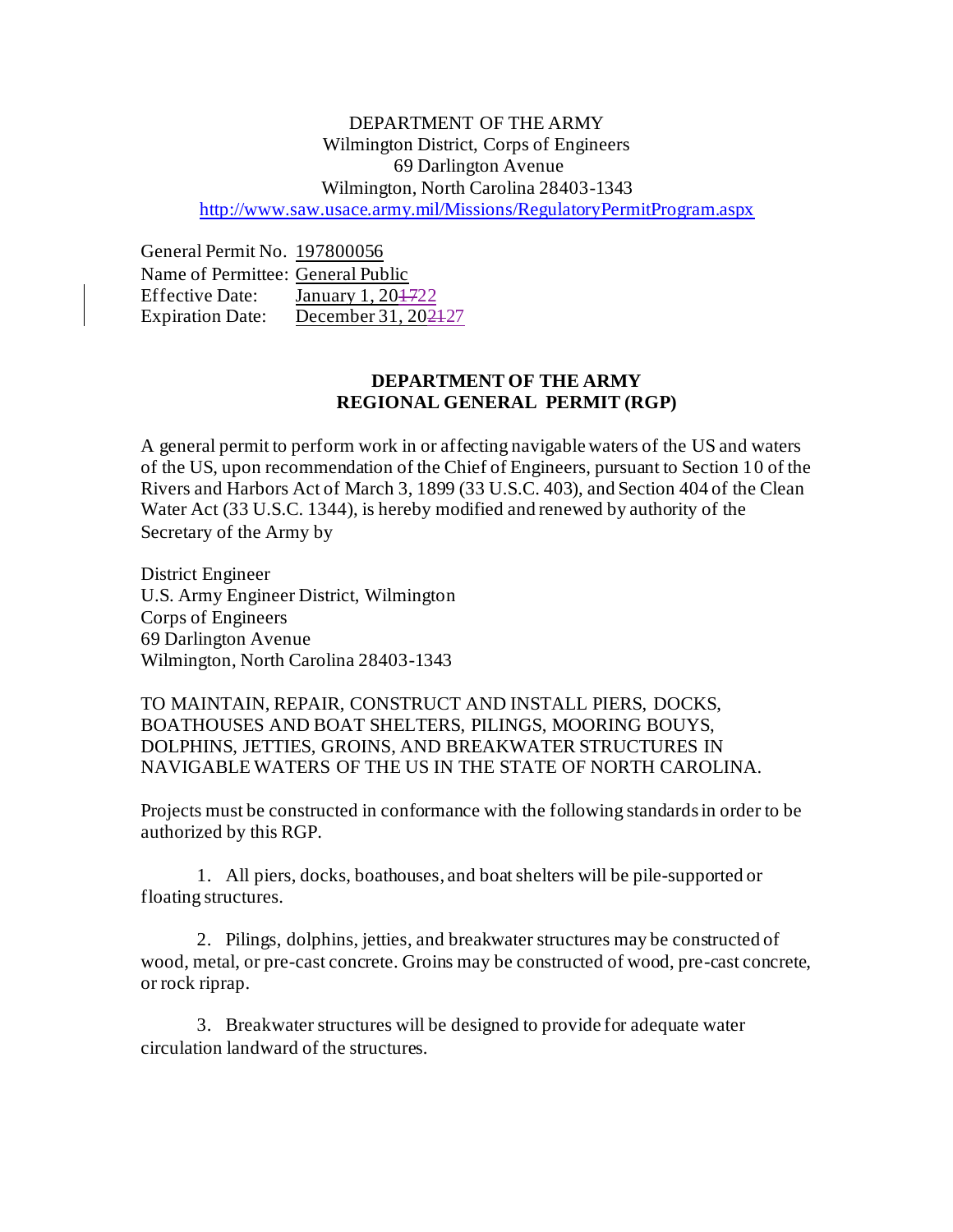This RGP does not authorize dredging or excavation, or the discharge of dredged, excavated, or fill material within waters of the US, except for the placement of structures for jetty, breakwater, or groin construction. This RGP does not authorize any work on Atlantic Ocean beaches.

The following definitions will be used for purposes of this RGP:

**a.** Mean high water mark (MHWM): The line on the shore, in tidal water, reached by the plane of the mean (average) high water. The precise determination of the actual location of the line can be established by survey with the reference to the available tidal datum, preferably averaged over a period of 18.6 years. A less precise method, such as observation of the apparent shoreline, which is determined by reference to physical markings, lines of vegetation, may be used for the purpose of this permit.

**b.** Ordinary High Water Mark (OHWM): The line on the shore, in non-tidal waters, established by the fluctuations of water indicated by physical characteristics such as clear, natural line impressed on the bank; shelving changes in the soil; destruction of terrestrial vegetation; the presence of litter and debris; or other appropriate means that consider the characteristics of the surrounding areas.

## **Special Conditions**

a. Authorized structures located on or adjacent to Federally authorized waterways will be constructed in accordance with the latest setback criteria established by the Wilmington District Engineer. You may review the setback policy at <http://www.saw.usace.army.mil/Missions/Navigation/Setbacks.aspx>.This RGP does not authorize the construction of hardened or permanently fixed structures within the Federally Authorized Channel Setback, unless the activity is approved by the Corps. The Permittee must submit the information described in General Condition "x" and obtain approval from the Corps prior to the construction of any structures within the Federally Authorized Channel Setback.

b. Floating structures installed within the Federally Authorized Channel Setback must be designed to be removable. No utilities or infrastructure shall be permanently fixed/attached to floating structures located within the Federally Authorized Channel Setback. The Permittee must submit the information described in General Condition "x" and obtain approval from the Wilmington District Corps of Engineers (Corps) prior to the construction of any structures within the Federally Authorized Channel Setback.

c. This RGP does not authorize construction across or into any natural or manmade channel or waterbody in any manner that may adversely affect navigation by the general public.

d. Piers, docks, boathouses, boat shelters and piles authorized by this RGP may be extended or be located up to 400 feet waterward of the Mean High Water Mark (MHWM) elevation contour (tidal areas), or the Ordinary High Water Mark (OHWM)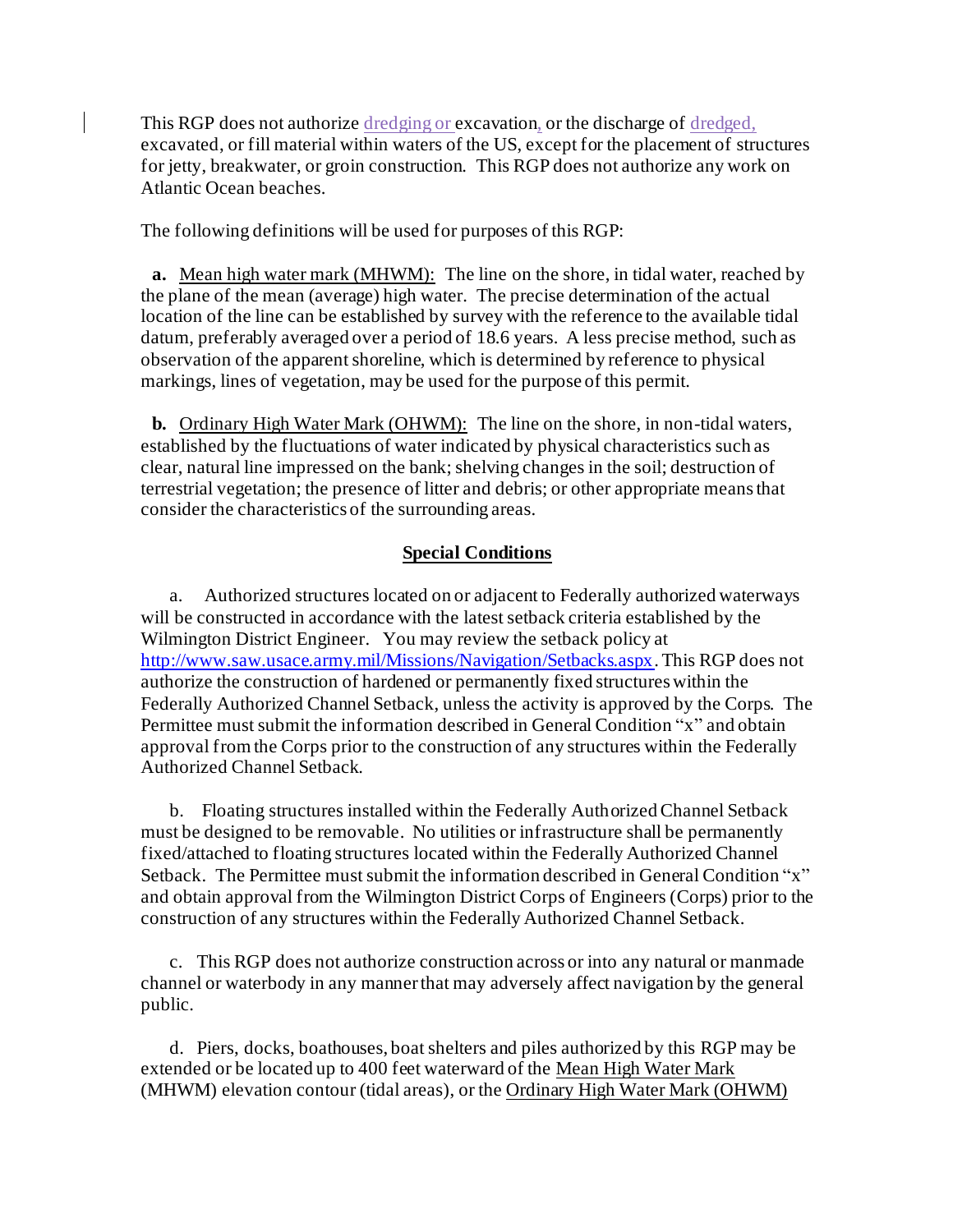elevation contour (non-tidal areas), or one-third (1/3) the width of a waterbody, whichever is closer to the shoreline, except as otherwise governed by the presence of a Federally maintained channel.

e. The width of any pier will not exceed six (6) feet, unless the Corps determines, in writing, that a greater width is necessary for safe use, to improve public access, or to support a water dependent use that cannot otherwise occur.

f. The total square footage of shaded impact for docks and mooring facilities (excluding the pier) allowed shall be 8 square feet per linear foot of shoreline with a maximum of 800 square feet. In calculating the shaded impact, uncovered open water slips shall not be counted in the total. The maximum size of any individual component of the docking facility (excluding the pier) authorized by this RGP shall not exceed 400 square feet unless the Corps determines, in writing, that a greater width is necessary for safe use, to improve public access, or to support a water dependent use that cannot otherwise occur.

g. Boathouses and boat shelters will not be enclosed and will not exceed 400 square feet. Boatlifts will be open and will not exceed 400 square feet.

h. Boathouses, boatlifts, boat shelters and will not be constructed over Federally jurisdictional wetlands.

i. Docks and piers extending over wetlands will be elevated sufficiently (minimum of 3 feet) above the wetland substrate to prevent total shading of vegetation, substrate, or other elements of the aquatic environment.

j. Groins, jetties, or breakwater structures shall not be constructed in wetlands, seagrasses, and other submerged aquatic vegetation.

k. Piers and docking facilities located over submerged aquatic vegetation may be constructed without prior consultation from the National Marine Fisheries Service if the following two conditions are met:

1) Water depth at the docking facility location is equal to or greater than two feet at mean low water level: and

2) The pier and docking facility are located to minimize the area of submerged aquatic vegetation under the structure.

l. Floating piers and docking facilities located over submerged aquatic vegetation shall be allowed if the water depth between the bottom of the proposed structure and the substrate is at least 18 inches at mean low water level.

m. Jetties will not extend farther than 100 feet waterward of the MHWM (tidal areas), or the OHWM elevation contours.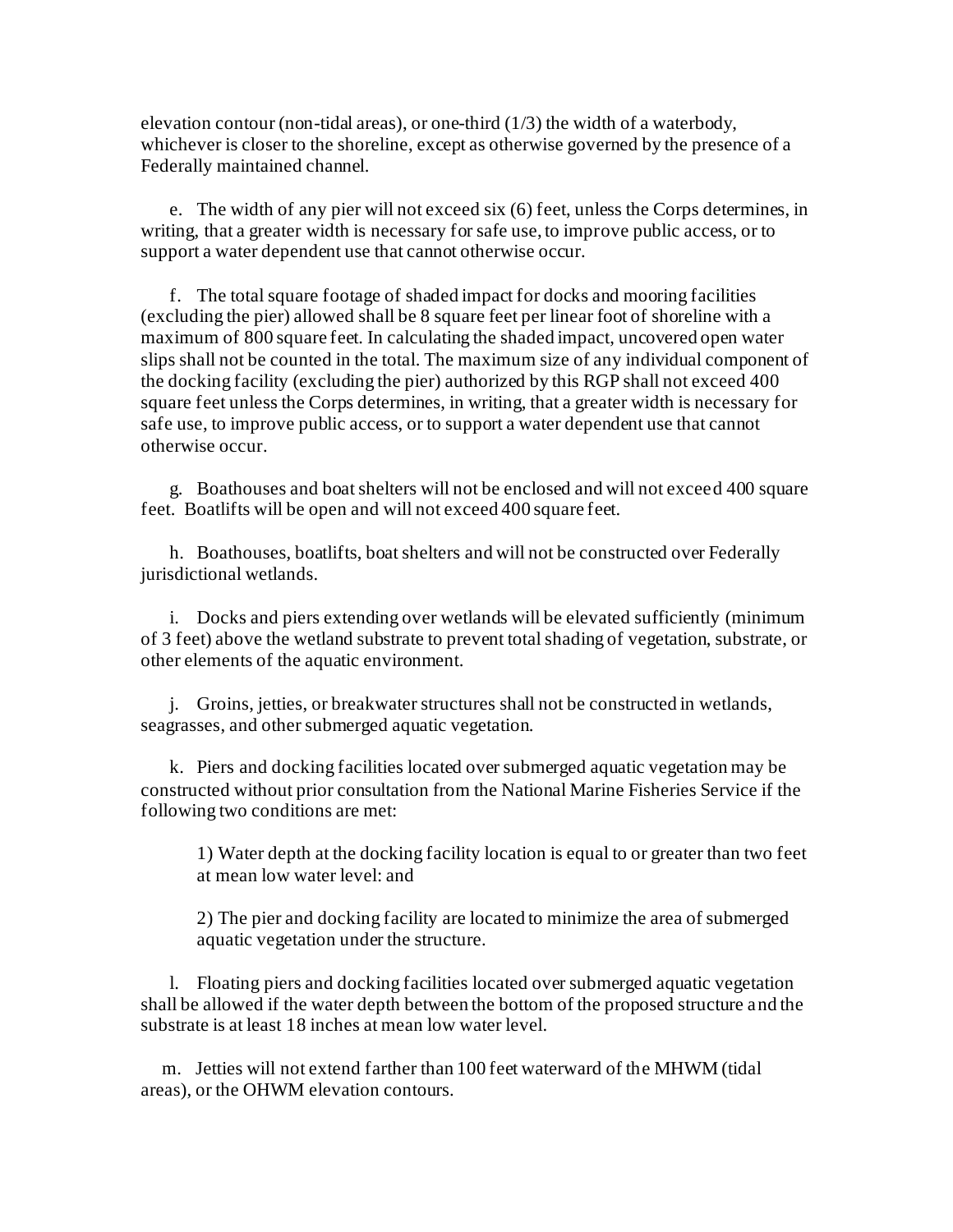n. This RGP does not authorize the installation of fueling facilities on authorized structures.

o. Riprap groins shall not exceed a base width of 10 feet.

p. Riprap groins must be constructed of clean rock or masonry material and be of sufficient size to prevent displacement by wave or current action.

q. No groin shall extend more than 25 feet waterward of the mean high water or normal water level elevation contour.

r. Groins and jetties shall not be located within primary nursery areas.

s. No jetty shall be constructed during the period between April 1 and September 30, unlessSeptember 30 unless the activity is approved by NCDMF and the NMFS.

t. Floating structures will be supported by material that will not become waterlogged or sink when punctured, will be installed to provide for fluctuations in water elevation, will be designed so that the structure will not rest on the bottom of the waterbody at any time, and will be secured in such manner as to not break away.

u. Breakwater structures will be no longer than 500 feet. They will have a minimum of one-inch openings between standard width (6 to 12-inch) sheathing boards and at least one, five-foot wide opening for each 100 linear feet of structure.

v. Breakwater structures may not be constructed so as to prohibit access to estuarine waters or public trust areas.

w. If the display of lights and signals on the authorized structure is not otherwise provided for by law, such lights and signals as may be prescribed by the U.S. Coast Guard will be installed and maintained by and at the expense of the permittee.

w. It is possible that the authorized structure may be damaged by wave wash from passing vessels. The issuance of this permit does not relieve the Permittee from taking all proper steps to ensure the integrity of the permitted structure and the safety of moored boats. The Permittee will not hold the US liable for any such damage.

x. This RGP does not authorize habitable structures or any structure or associated facility for non-water related use.

y. Structures and their attendant utilities, authorized by this RGP, located on lands subject to an easement in favor of the US for the operation, maintenance, improvement, and enlargement of the Atlantic Intracoastal Waterway (AIWW), will be removed at the expense of the Permittee, in the event that, in the judgment of the U.S. Army Corps of Engineers acting on behalf of the US, the lands are needed at any time for any purpose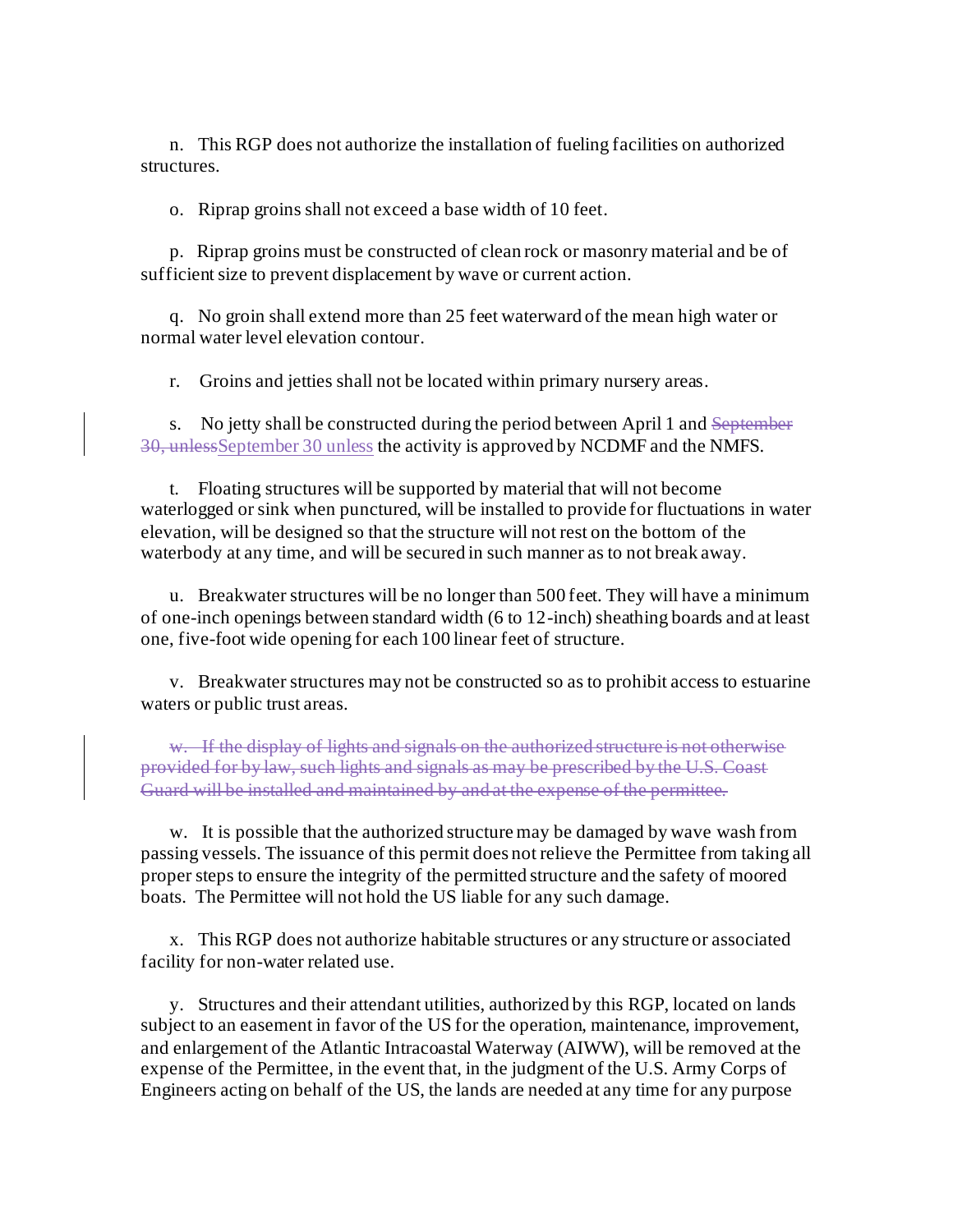within the scope of the easement. Permanent buildings will not be constructed within the easement.

z. This RGP does not apply to structures within existing or proposed marinas as defined by North Carolina Administrative Code, Title 15, Subchapter 7H.0208(b)(5).

 aa. Should all or part of a proposed development activity be located in an Area of Environmental Concern (AEC) as designated by the North Carolina Coastal Resources Commission, a Coastal Area Management Act (CAMA) permit is required from the North Carolina Division of Coastal Management before the onset of the proposed activity. Should a Federal activity within any one of North Carolina's twenty coastal counties or which could affect a coastal use or resource in any one of North Carolina's twenty coastal counties be proposed by a Federal agency, a consistency determination pursuant to Subpart "C" of 15 CFR 930 must be prepared and submitted by that Federal agency to the North Carolina Division of Coastal Management before the onset of the proposed activity.

## **General Conditions**.

a. Except as authorized by this RGP or any Corps approved modification to this RGP, no excavation, fill or mechanized land-clearing activities shall take place within waters or wetlands, at any time in the construction or maintenance of this project. This permit does not authorize temporary placement or double handling of excavated or fill material within waters or wetlands outside the permitted area. This prohibition applies to all borrow and fill activities connected with this project.

b. Authorization under this RGP does not obviate the need to obtain other federal, state, or local authorizations.

c. All work authorized by this RGP must comply with the terms and conditions of the applicable Clean Water Act Section 401 Water Quality Certification for this RGP issued by the North Carolina Division of Water Resources.

d. The Permittee shall employ all sedimentation and erosion control measures necessary to prevent an increase in sedimentation or turbidity within waters and wetlands outside the permit area. This shall include, but is not limited to, the immediate installation of silt fencing or similar appropriate devices around all areas subject to soil disturbance or the movement of earthen fill, and the immediate stabilization of all disturbed areas. Additionally, the project must remain in full compliance with all aspects of the Sedimentation Pollution Control Act of 1973 (North Carolina General Statutes Chapter 113A Article 4).

e. The activities authorized by this RGP must not interfere with the public's right to free navigation on all navigable waters of the US. No attempt will be made by the Permittee to prevent the full and free use by the public of all navigable waters at or adjacent to the authorized work for a reason other than safety.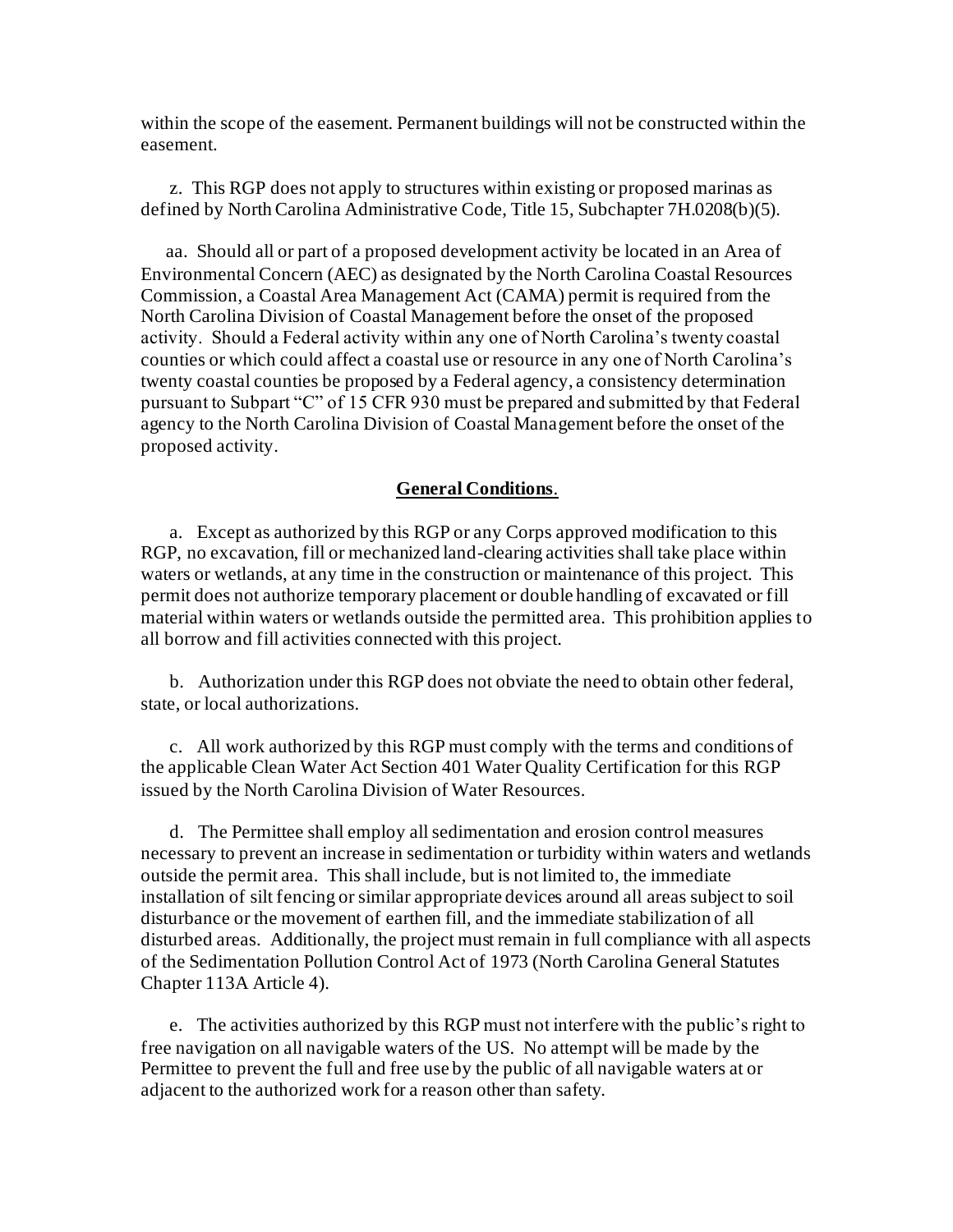f. The Permittee understands and agrees that, if future operations by the US require the removal, relocation, or other alteration, of the structure or work herein authorized, or if, in the opinion of the Secretary of the Army or his/her authorized representative, said structure or work shall cause unreasonable obstruction to the free navigation of the navigable waters, the Permittee will be required, upon due notice from the Corps of Engineers, to remove, relocate, or alter the structural work or obstructions caused thereby, without expense to the US. No claim shall be made against the US on account of any such removal or alteration.

g. The Permittee, upon receipt of a notice of revocation of the permit for the verified individual activity, may apply for an individual permit, or will, without expense to the US and in such time and manner as the Secretary of the Army or his/her authorized representative may direct, restore the affected water of the US to its former conditions.

h. This RGP does not authorize any activity that would conflict with a federal project's congressionally authorized purposes, established limitations or restrictions, or limit an agency's ability to conduct necessary operation and maintenance functions. Per Section 14 of the Rivers and Harbors Act of 1899, as amended (33 U.S.C. 408), no project that has the potential to take possession of or make use of for any purpose, or build upon, alter, deface, destroy, move, injure, or obstruct a federally constructed work or project, including, but not limited to, levees, dams, jetties, navigation channels, borrow areas, dredged material disposal sites, flood control projects, etc., shall be permitted unless the project has been reviewed and approved by the appropriate Corps approval authority. The Permittee must submit the information described in General Condition "x" and obtain approval from the Wilmington District Engineer prior to the initiation of any activity that has the potential to modify or conflict with a federally authorized project.

i. The Permittee shall obtain a Consent to Cross Government Easement from the Wilmington District's Land Use Coordinator prior to any crossing of the Corps easement and/or prior to commencing construction of any structures, authorized dredging or other work within the right-of-way of, or in proximity to, a federally designated disposal area. The Land Use Coordinator may be contacted at: CESAW-OP-N, 69 Darlington Avenue, Wilmington, North Carolina 28403-1343, email[: SAWWeb-NAV@usace.army.mil](mailto:SAWWeb-NAV@usace.army.mil).

j. The Permittee will allow the Wilmington District Engineer or his/her representative to inspect the authorized activity at any time deemed necessary to assure that the activity is being performed or maintained in strict accordance with the Special and General Conditions of this permit.

k. This RGP does not grant any property rights or exclusive privileges.

l. This RGP does not authorize any injury to the property or rights of others.

m. This RGP does not authorize the interference with any existing or proposed federal project.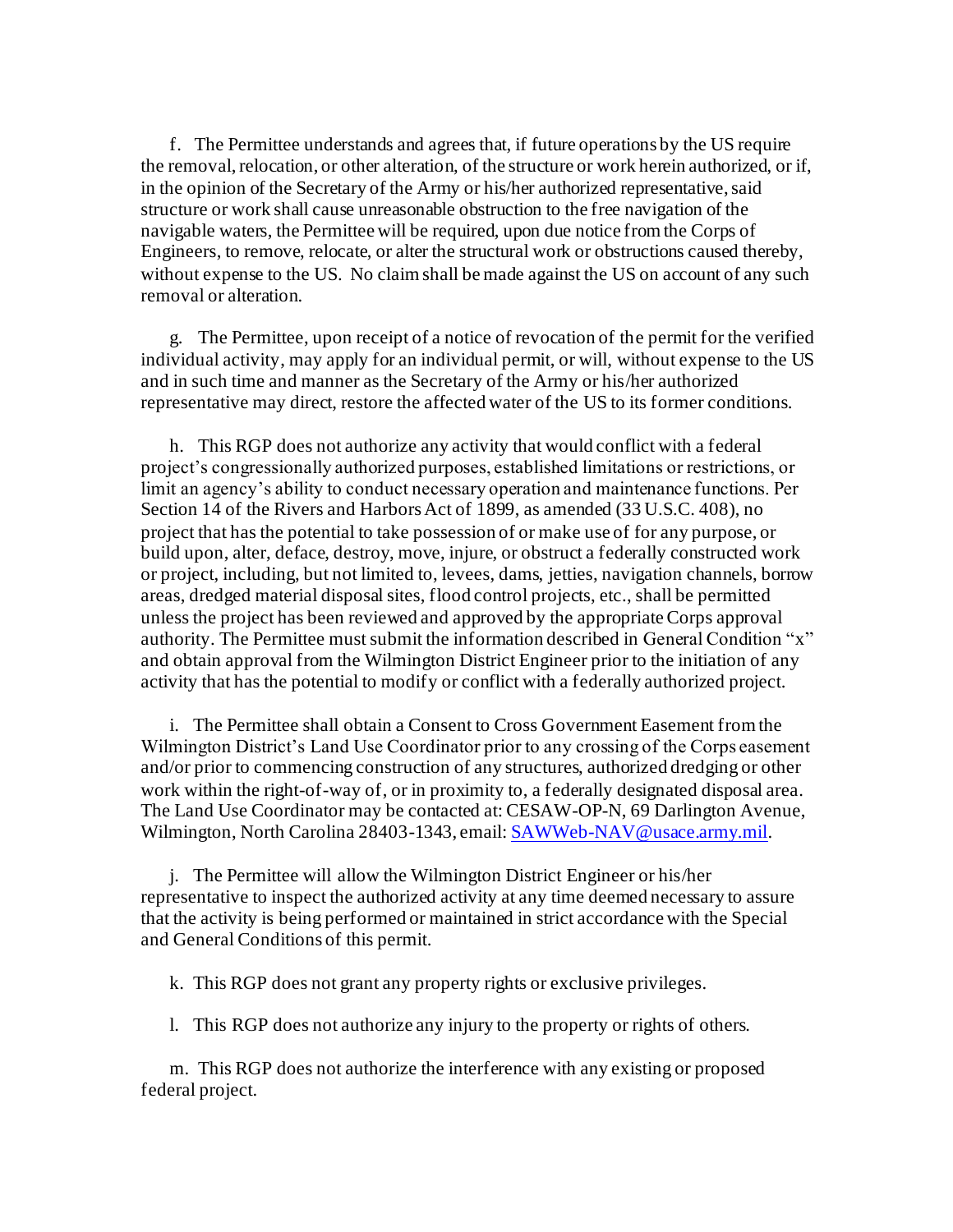n. In issuing this RGP, the Federal Government does not assume any liability for the following:

> (1) Damages to the permitted project or uses thereof as a result of other permitted or unpermitted activities or from natural causes.

(2) Damages to the permitted project or uses thereof as a result of current or future activities undertaken by or on behalf of the US in the public interest.

(3) Damages to persons, property, or to other permitted or unpermitted activities or structures caused by the activity authorized by this RGP.

(4) Design or construction deficiencies associated with the permitted work

(5) Damage claims associated with any future modification, suspension, or revocation of this RGP.

o. Authorization provided by this RGP may be modified, suspended, or revoked in whole or in part if the Wilmington District Engineer, acting for the Secretary of the Army, determines that such action would be in the best public interest. The term of this RGP shall be five (5) years unless subject to modification, suspension, or revocation. Any modification, suspension or revocation of this authorization will not be the basis for any claim for damages against the US Government.

p. No activity may occur in a component of the National Wild and Scenic River System, or in a river officially designated by Congress as a "study river" for possible inclusion in the system while the river is in an official study status, unless the appropriate Federal agency with direct management responsibility for such river, has determined in writing that the proposed activity will not adversely affect the Wild and Scenic designation or study status. Information on Wild and Scenic Rivers may be obtained from the appropriate Federal land management agency responsible for the designated Wild and Scenic River or "study river" (e.g., National Park Service, U.S. Forest Service, etc.)

q. This RGP does not authorize any activity within, or directly affecting, a marine sanctuary established by the Secretary of Commerce under authority of Section 302 of the Marine Protection, Research and Sanctuaries Act of 1972, unless the Permittee provides the Corps with a certification from the Secretary of Commerce that the proposed activity is consistent with the purposes of Title III of the Marine Protection, Research and Sanctuaries Act. Information on marine sanctuaries may be obtained at [http://sanctuaries.noaa.gov/#MN.](http://sanctuaries.noaa.gov/#MN) Permittees may not begin work until they provide the Corps with a written certification from the Department of Commerce.

r. In cases where the Wilmington District Engineer determines that the activity may affect properties listed, or eligible for listing, in the National Register of Historic Places and its codified regulations, the National Historic Preservation Amendment Acts of 1980 and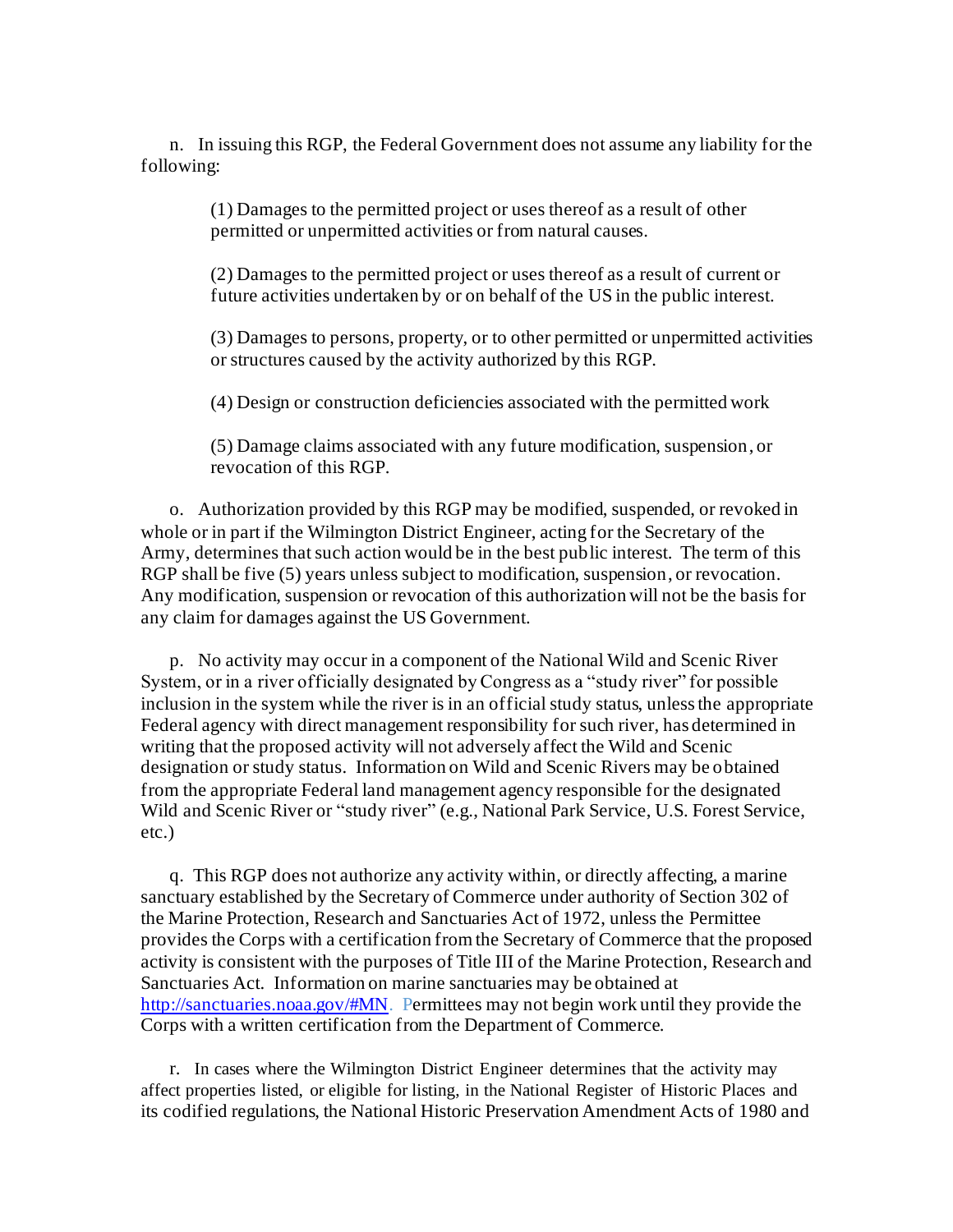1992, the Abandoned Shipwreck Act of 1987 and the Native American Graves Protection and Repatriation Act, the activity is not authorized, until the requirements of Section 106 of the National Historic Preservation Act (NHPA) have been satisfied. Permittees must submit the information described in General Condition "x" to the Corps if any properties subject to the above criteria may be affected by the proposed project. The Permittee may not begin work until notified by the Corps that the requirements of the NHPA have been satisfied and that the activity is authorized.

s. If you discover any previously unknown historic, cultural or archeological remains and artifacts while accomplishing the activity authorized by this permit, you must immediately notify the Wilmington District Engineer of what you have found, and to the maximum extent practicable, avoid construction activities that may affect the remains and artifacts until the required coordination has been completed. The Wilmington District Engineer will initiate the Federal, tribal, and state coordination required to determine if the items or remains warrant a recovery effort or if the site is eligible for listing in the National Register of Historic Places.

t. No activity is authorized under this RGP which is likely to directly or indirectly jeopardize the continued existence of a threatened or endangered species or a species proposed for such designation, as identified under the Federal Endangered Species Act (ESA), or which will directly or indirectly destroy or adversely modify the critical habitat of such species. No activity is authorized under any RGP which "may affect" a listed species or critical habitat, unless Section 7 consultation addressing the effects of the proposed activity has been completed\*. Information on threatened and endangered species and their critical habitat can be obtained directly from the Corps field offices, the USFWS field offices or at the following web addresses[: http://www.fws.gov/](http://www.fws.gov/) o[r http://www.fws.gov/ipac/](http://www.fws.gov/ipac/) or <http://www.noaa.gov/fisheries.html>. Permittees must submit the information described in General Condition "x" to the Corps if any listed species or designated critical habitat may be affected by the proposed project. Permittees may not begin work until notified by the Wilmington District Engineer that the requirements of the ESA have been satisfied and that the activity is authorized.

\*Note - Section 7 consultation has been completed for the West Indian Manatee and if the activity may affect the manatee, the Permittee does not have to submit the information in General Condition "x" to the District Engineer as long the Permittee complies with General Condition "u". Section 7 consultation has been completed for the Northern long-eared bat and the Permittee must submit the information described in General Condition "x" to the District Engineer prior to commencing the activity if the project meets the criteria in General Condition "v".

u. In order to further protect the endangered West Indian Manatee (*Trichechus manatus)*, the Permittee must implement the USFWS' Manatee Guidelines, and strictly adhere to all requirements therein. The guidelines can be found at [http://www.fws.gov/nc-es/mammal/manatee\\_guidelines.pdf](http://www.fws.gov/nc-es/mammal/manatee_guidelines.pdf).

 v. The Wilmington District, U.S. Army Corps of Engineers (Corps) has consulted with the US Fish and Wildlife Service (Service) in regards to the threatened Northern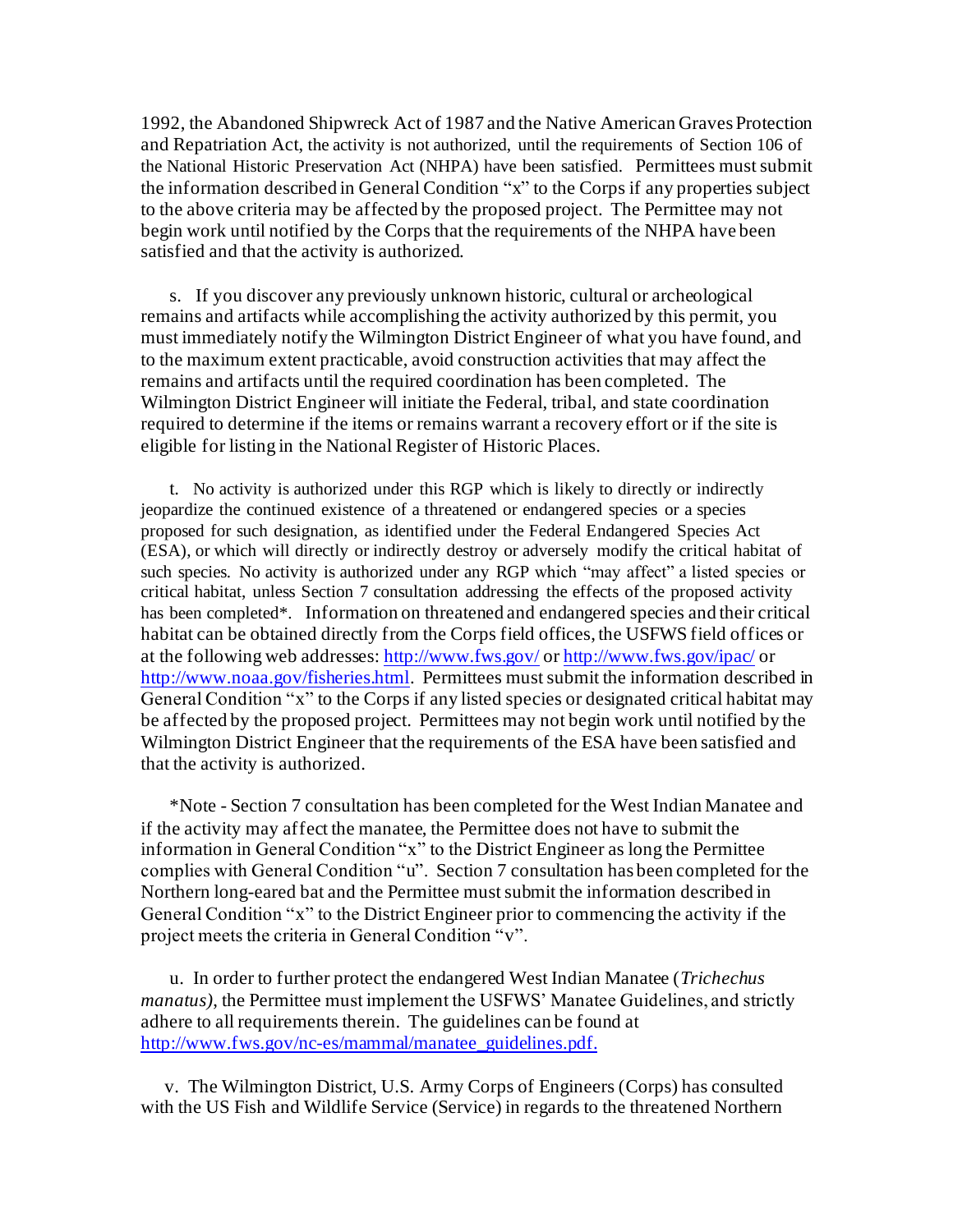long-eared bat (NLEB) (*Myotis septentrionalis*) and Standard Local Operating Procedures for Endangered Species (SLOPES) have been approved by the Corps and the Service. This condition concerns effects to the NLEB only and does not address effects to other federally listed species and/or to federally-designated critical habitat.

A. Procedures when the Corps is the lead federal\* agency for a project:

The Permittee must comply with (1) and (2) below when:

• The project is located in the western 41 counties of North Carolina, to include non-federal aid North Carolina Department of Transportation (NCDOT) projects, OR;

• The project is located in the 59 eastern counties of North Carolina and is a non-NCDOT project.

\*Generally, if a project is located on private property or on non-federal land, and the project is not being funded by a federal entity, the Corps will be the lead federal agency due to the requirement to obtain Department of the Army authorization to impact waters of the US. If the project is located on federal land, contact the Corps to determine the lead federal agency.

(1) A Permittee using a RGP must check to see if their project is located in the range of the NLEB by using the following website: <http://www.fws.gov/midwest/endangered/mammals/nleb/pdf/WNSZone.pdf>. If the project is within the range of the NLEB, or if the project includes percussive activities (e.g., blasting, pile driving, etc.), the Permittee is then required to check the appropriate website in the paragraph below to discover if their project:

• Is located in a 12-digit Hydrologic Unit Code area ("red HUC" - shown as red areas on the map), AND/OR;

• Involves percussive activities within 0.25 mile of a red HUC.

Red HUC maps - for the western 41 counties in NC (covered by the Asheville Ecological Services Field Office), check the project location against the electronic maps found at: [http://www.fws.gov/asheville/htmls/project\\_review/NLEB\\_in\\_WNC.html](http://www.fws.gov/asheville/htmls/project_review/NLEB_in_WNC.html). For the eastern 59 counties in NC (covered by the Raleigh Ecological Services Field Office), check the project location against the electronic maps found at: [https://www.fws.gov/raleigh/NLEB\\_RFO.html](https://www.fws.gov/raleigh/NLEB_RFO.html).

(2) A Permittee must submit a pre-construction notification (PCN) to the district engineer, and receive written authorization from the district engineer, prior to commencing the activity, if the activity will involve either of the following:

• Tree clearing/removal, construction/installation of wind turbines in a red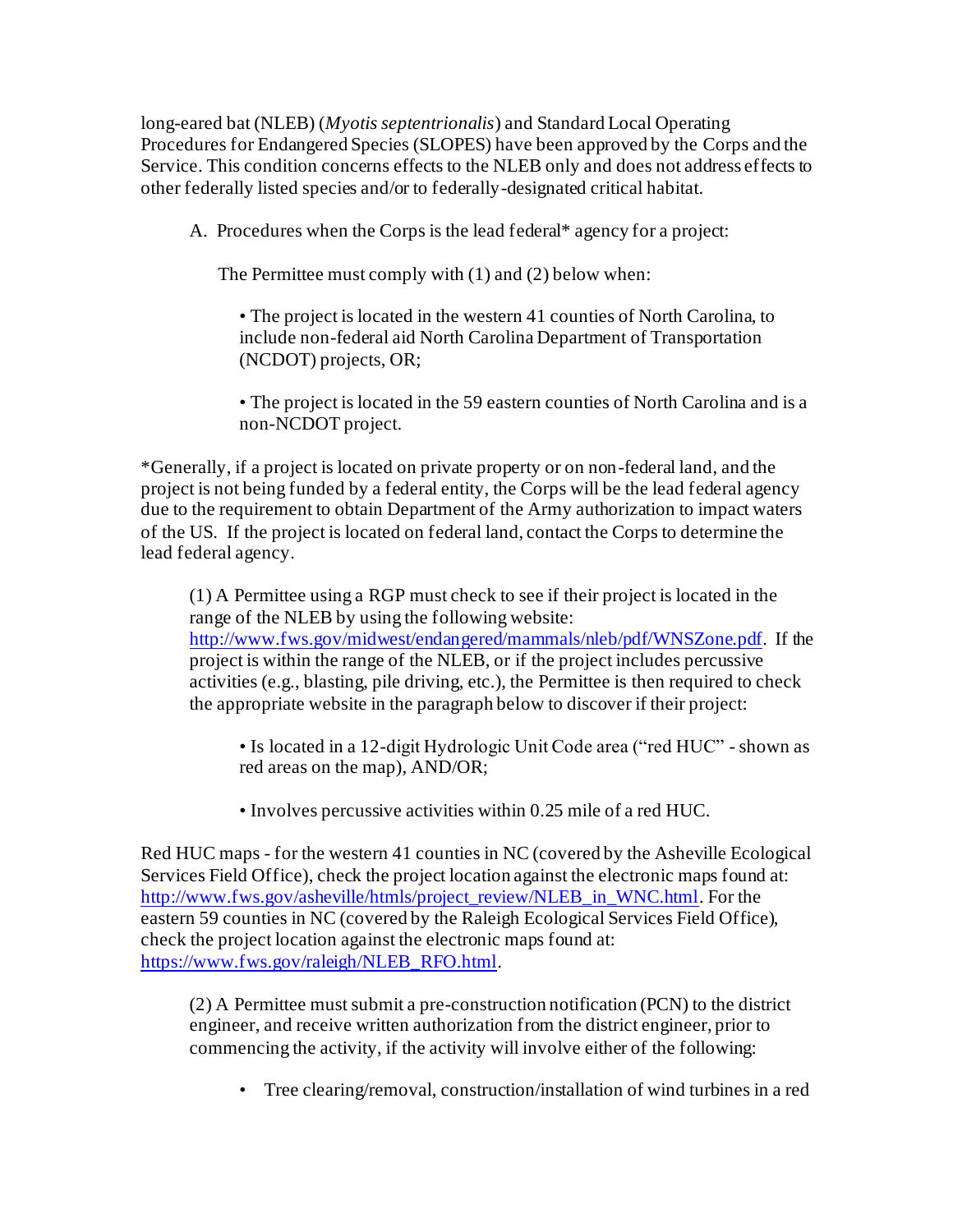HUC, AND/OR;

• Bridge removal or maintenance, unless the bridge has been inspected and there is no evidence of bat use, (applies anywhere in the range of the NLEB), AND/OR:

• Percussive activities in a red HUC, or within 0.25 mile of a red HUC.

The Permittee may proceed with the activity without submitting a PCN to either the Corps or the USFWS, provided the activity complies with all applicable RGP terms and general and special conditions, and if the Permittee's review under A.(1) and A.(2) above shows that the project is:

• Located outside of a red HUC (and there are no percussive activities), and the activity will NOT include bridge removal or maintenance, unless the bridge has been inspected and there is no evidence of bat use, OR;

• Located outside of a red HUC and there are percussive activities, but the percussive activities will not occur within 0.25-mile of a red HUC boundary, and the activity will NOT include bridge removal or maintenance, unless the bridge has been inspected and there is no evidence of bat use, OR;

Located in a red HUC, but the activity will NOT include: tree clearing/removal; construction/installation of wind turbines; bridge removal or maintenance, unless the bridge has been inspected and there is no evidence of bat use, and/or; any percussive activities.

B. Procedures when the Corps is not the lead federal agency:

For projects where another federal agency is the lead federal agency - if that other federal agency has completed project-specific ESA Section 7(a)(2) consultation for the NLEB, and has (1) determined that the project would not cause prohibited incidental take of the NLEB, and (2) completed coordination/consultation that is required by the Service (per the directions on the respective Service office's website), that project may proceed without notification to either the Corps or the Service, provided all RGP general and special conditions are met.

The NLEB SLOPES can be viewed on the Corps website at the following World Wide Web Page: [http://www.saw.usace.army.mil/Missions/Regulatory-Permit-](http://www.saw.usace.army.mil/Missions/Regulatory-Permit-Program/Agency-Coordination/ESA/)[Program/Agency-Coordination/ESA/](http://www.saw.usace.army.mil/Missions/Regulatory-Permit-Program/Agency-Coordination/ESA/). Permittees who do not have internet access may contact the Corps at (910) 251- 4633.

w. The Wilmington District, USFWS, NCDOT, and the FHWA have conducted programmatic Section 7(a)(2) consultation for a number of federally listed species and habitat, and programmatic consultation concerning other federally listed species and/or habitat may occur in the future. The result of completed programmatic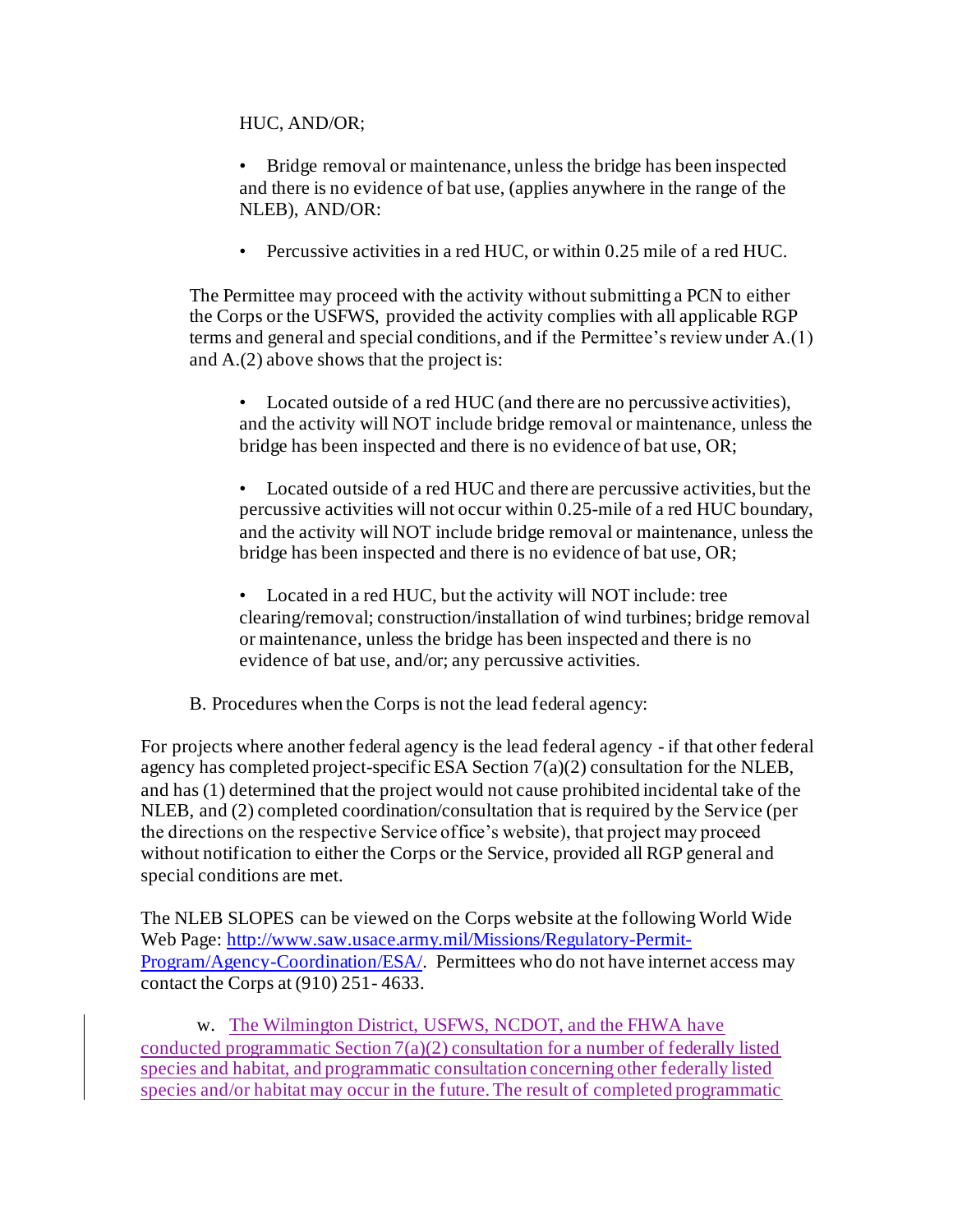consultation is a Programmatic Biological Opinion (PBO) issued by the USFWS. These PBOs contain mandatory terms and conditions to implement the reasonable and prudent measures that are associated with "incidental take" of whichever species or critical habitat is covered by a specific PBO. Authorization under RGP 50 is conditional upon the permittee's compliance with all the mandatory terms and conditions associated with incidental take of the applicable PBO (or PBOs), which are incorporated by reference in RGP 50. Failure to comply with the terms and conditions associated with incidental take of an applicable PBO, where a take of the federally listed species occurs, would constitute an unauthorized take by the permittee, and would also constitute permittee non-compliance with the authorization under RGP 50. If the terms and conditions of a specific PBO (or PBOs) apply to a project, the Corps will include this/these requirements in any RGP 50 verification that may be issued for a project. The USFWS is the appropriate authority to determine compliance with the terms and conditions of its PBO, and with the ESA. All PBOs can be found on our website at: [https://www.saw.usace.army.mil/Missions/Regulatory-Permit-Program/Agency-](https://www.saw.usace.army.mil/Missions/Regulatory-Permit-Program/Agency-Coordination/ESA/)[Coordination/ESA/](https://www.saw.usace.army.mil/Missions/Regulatory-Permit-Program/Agency-Coordination/ESA/)

x. If the permittee discovers or observes any live, damaged, injured or dead individual of an endangered or threatened species during construction, the permittee shall immediately notify the Wilmington District Engineer so that required coordination can be initiated with the U.S. Fish and Wildlife Service and/or National Marine Fisheries Service.

y. For activities that require approval from the Corps prior to initiating any work, the Permittee must submit the following information to the appropriate Corps Regulatory Field Office. You may apply online a[t https://edocs.deq.nc.gov/Forms/Pre-](https://edocs.deq.nc.gov/Forms/Pre-Construction_Notification_Form)[Construction\\_Notification\\_Form](https://edocs.deq.nc.gov/Forms/Pre-Construction_Notification_Form)

- 1. Name, address, email and/or telephone number of the prospective Permittee.
- 2. Location of the proposed project, including waterbody, nearest community, and county.
- 3. A detailed description of the proposed project, including applicable project details such as width, height, length of structures or fills, piling span, distance from the shoreline, type of materials, location of structure(s), and the amount of proposed impact to waters and/or wetlands. The description shouldmust be sufficiently detailed to allow the Wilmington District Engineer to determine that the adverse effect of the project will be minimal and to determine the need for compensatory mitigation. Project drawings shouldmust be provided when necessary to show that the activity complies with the terms of the RGP. (Drawings usually clarify the project and when provided results in a quicker decision. Drawings should must contain sufficient detail to provide an illustrative description of the proposed activity (e.g., a conceptual plan), but do not need to be detailed engineering plans).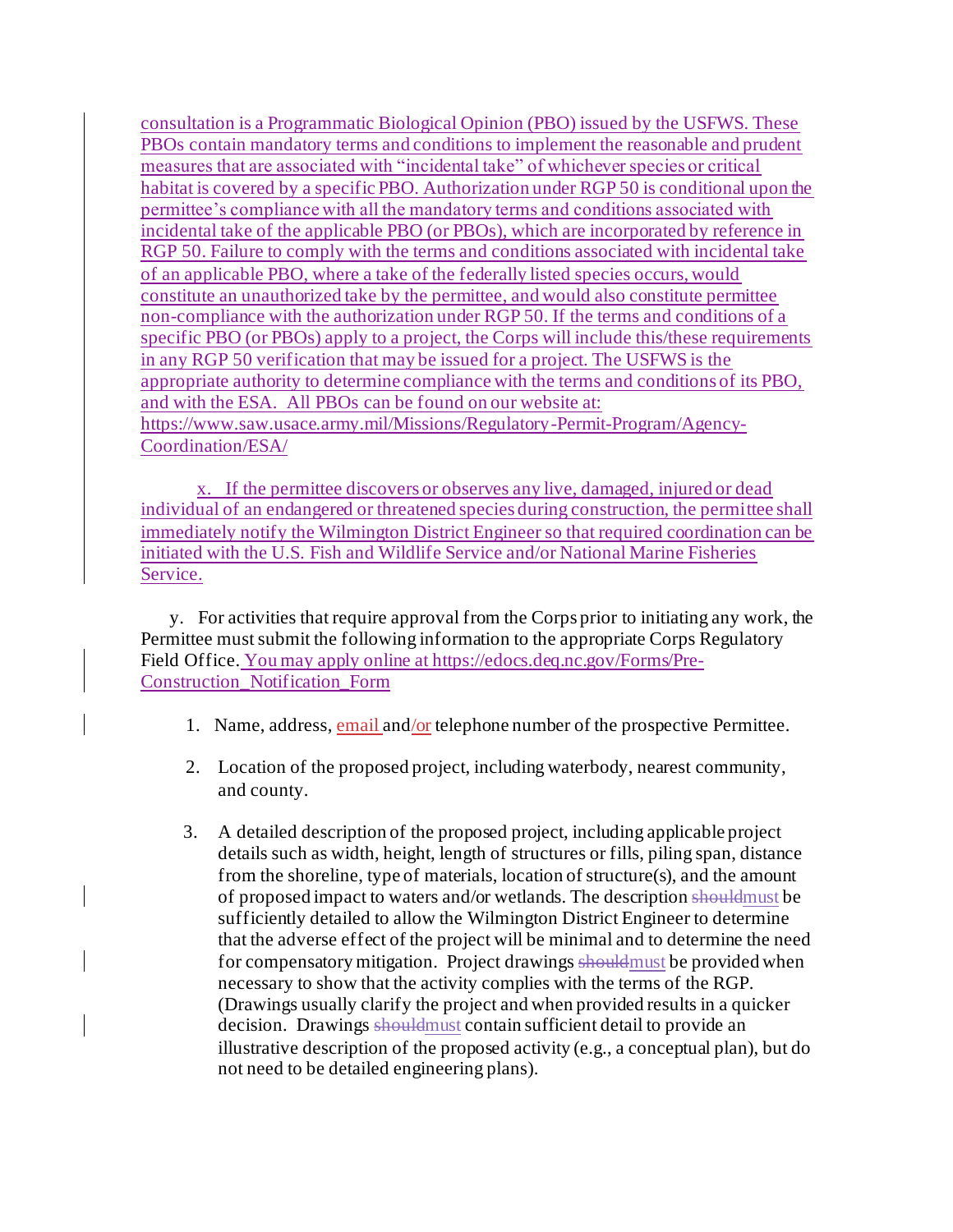z. Permittees are advised that development activities in or near a floodway may be subject to the National Flood Insurance Program that prohibits any development, including fill, within a floodway that results in any increase in base flood elevations. This RGP does not authorize any activity prohibited by the National Flood Insurance Program.

aa. The Permittee must install and maintain, at his/her expense, any signal lights and signals prescribed by the U.S. Coast Guard, through regulations or otherwise, on authorized facilities. For further information, the Permittee should contact Coast Guard Sector North Carolina at (910) 772-2191 or email Coast Guard Fifth District at [cgd5waterways@uscg.mil](mailto:cgd5waterways@uscg.mil).

bb. The Permittee must maintain any structure or work authorized by this permit in good condition and in conformance with the terms and conditions of this permit. The Permittee is not relieved of this requirement if the Permittee abandons the structure or work. Transfer in fee simple of the work authorized by this permit will automatically transfer this permit to the property's new owner, with all of the rights and responsibilities enumerated herein. The Permittee must inform any subsequent owner of all activities undertaken under the authority of this permit and provide the subsequent owner with a copy of the terms and conditions of this permit.

cc. At his sole discretion, any time during the processing cycle, the Wilmington District Engineer may determine that this RGP will not be applicable to a specific proposal. In such case, the procedures for processing an individual permit in accordance with 33 CFR 325 will be available.

dd. Except as authorized by this RGP or any Corps approved modification to this RGP, all fill material placed in waters or wetlands shall be generated from an upland source and will be clean and free of any pollutants except in trace quantities. Metal products, organic materials (including debris from land clearing activities), or unsightly debris will not be used.

ee. Except as authorized by this RGP or any Corps approved modification to this RGP, all excavated material will be disposed of in approved upland disposal areas.

ff. Activities which have commenced (i.e., are under construction) or are under contract to commence in reliance upon this RGP will remain authorized provided the activity is completed within twelve months of the date of the RGP's expiration, modification, or revocation. Activities completed under the authorization of this RGP that were in effect at the time the activity was completed continue to be authorized by the RGP.

BY AUTHORITY OF THE SECRETARY OF THE ARMY: